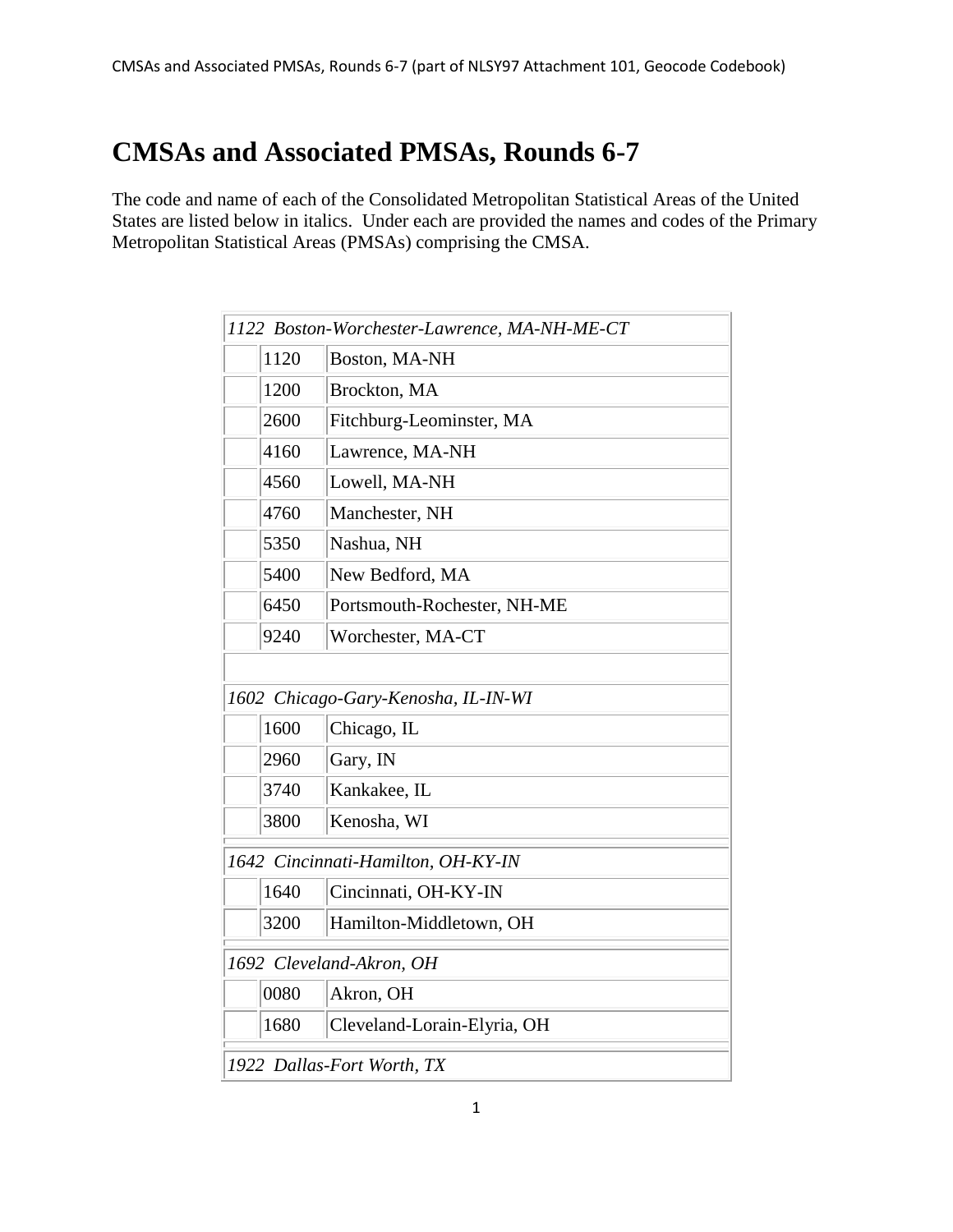|                                                            | 1920 | Dallas, TX                      |  |  |
|------------------------------------------------------------|------|---------------------------------|--|--|
|                                                            | 2800 | Fort Worth-Arlington, TX        |  |  |
|                                                            |      | 2082 Denver-Boulder-Greeley, CO |  |  |
|                                                            | 1125 | Boulder-Longmont, CO            |  |  |
|                                                            | 2080 | Denver, CO                      |  |  |
|                                                            | 3060 | Greeley, CO                     |  |  |
| 2162 Detroit-Ann Arbor-Flint, MI                           |      |                                 |  |  |
|                                                            | 0440 | Ann Arbor, MI                   |  |  |
|                                                            | 2160 | Detroit, MI                     |  |  |
|                                                            | 2640 | Flint, MI                       |  |  |
| 3362 Houston-Galveston-Brazoria, TX                        |      |                                 |  |  |
|                                                            | 1145 | Brazoria, TX                    |  |  |
|                                                            | 2920 | Galveston-Texas City, TX        |  |  |
|                                                            | 3360 | Houston, TX                     |  |  |
| 4472 Los Angeles-Riverside-Orange County, CA               |      |                                 |  |  |
|                                                            | 4480 | Los Angeles-Long Beach, CA      |  |  |
|                                                            | 5945 | Orange County, CA               |  |  |
|                                                            | 6780 | Riverside-San Bernardino, CA    |  |  |
|                                                            | 8735 | Ventura, CA                     |  |  |
|                                                            |      | 4492 Miami-Fort Lauderdale, FL  |  |  |
|                                                            | 2680 | Fort Lauderdale, FL             |  |  |
|                                                            | 5000 | Miami, FL                       |  |  |
| 5082 Milwaukee-Racine, WI                                  |      |                                 |  |  |
|                                                            | 5080 | Milwaukee-Waukesha, WI          |  |  |
|                                                            | 6600 | Racine, WI                      |  |  |
| 5602 New York-Northern New Jersey-Long Island, NY-NJ-CT-PA |      |                                 |  |  |
|                                                            | 0875 | Bergen-Passaic, NJ              |  |  |
|                                                            | 1160 | Bridgeport, CT                  |  |  |
|                                                            | 1930 | Danbury, CT                     |  |  |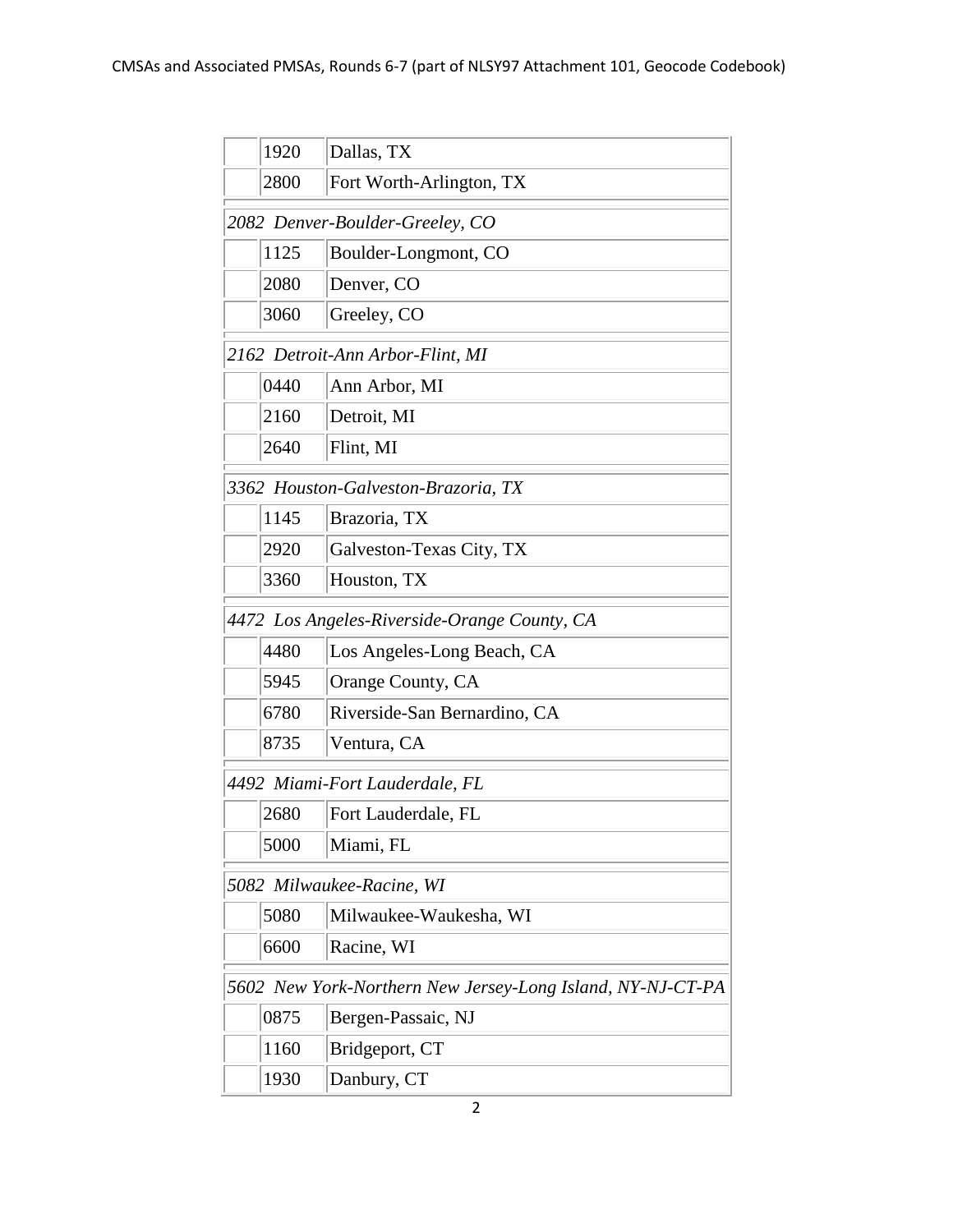|                                                         | 2281 | Dutchess County, NY              |  |  |
|---------------------------------------------------------|------|----------------------------------|--|--|
|                                                         | 3640 | Jersey City, NJ                  |  |  |
|                                                         | 5015 | Middlesex-Somerset-Hunterdon, NJ |  |  |
|                                                         | 5190 | Monmouth-Ocean, NJ               |  |  |
|                                                         | 5380 | Nassau-Suffolk, NY               |  |  |
|                                                         | 5480 | New Haven-Meriden, CT            |  |  |
|                                                         | 5600 | New York, NY                     |  |  |
|                                                         | 5640 | Newark, NJ                       |  |  |
|                                                         | 5660 | Newburgh, NY-PA                  |  |  |
|                                                         | 8040 | Stamford-Norwalk, CT             |  |  |
|                                                         | 8480 | Trenton, NJ                      |  |  |
|                                                         | 8880 | Waterbury, CT                    |  |  |
| 6162 Philadelphia-Wilmington-Atlantic City, PA-NJ-DE-MD |      |                                  |  |  |
|                                                         | 0560 | Atlantic-Cape May, NJ            |  |  |
|                                                         | 6160 | Philadelphia, PA-NJ              |  |  |
|                                                         | 8760 | Vineland-Millville-Bridgeton, NJ |  |  |
|                                                         | 9160 | Wilmington-Newark, DE-MD         |  |  |
|                                                         |      | 6442 Portland-Salem, OR-WA       |  |  |
|                                                         | 6440 | Portland-Vancouver, OR-WA        |  |  |
|                                                         | 7080 | Salem, OR                        |  |  |
| 6922 Sacramento-Yolo, CA                                |      |                                  |  |  |
|                                                         | 6920 | Sacramento, CA                   |  |  |
|                                                         | 9270 | Yolo, CA                         |  |  |
| 7362 San Francisco-Oakland-San Jose, CA                 |      |                                  |  |  |
|                                                         | 5775 | Oakland, CA                      |  |  |
|                                                         | 7360 | San Francisco, CA                |  |  |
|                                                         | 7400 | San Jose, CA                     |  |  |
|                                                         | 7485 | Santa Cruz-Watsonville, CA       |  |  |
|                                                         | 7500 | Santa Rosa, CA                   |  |  |